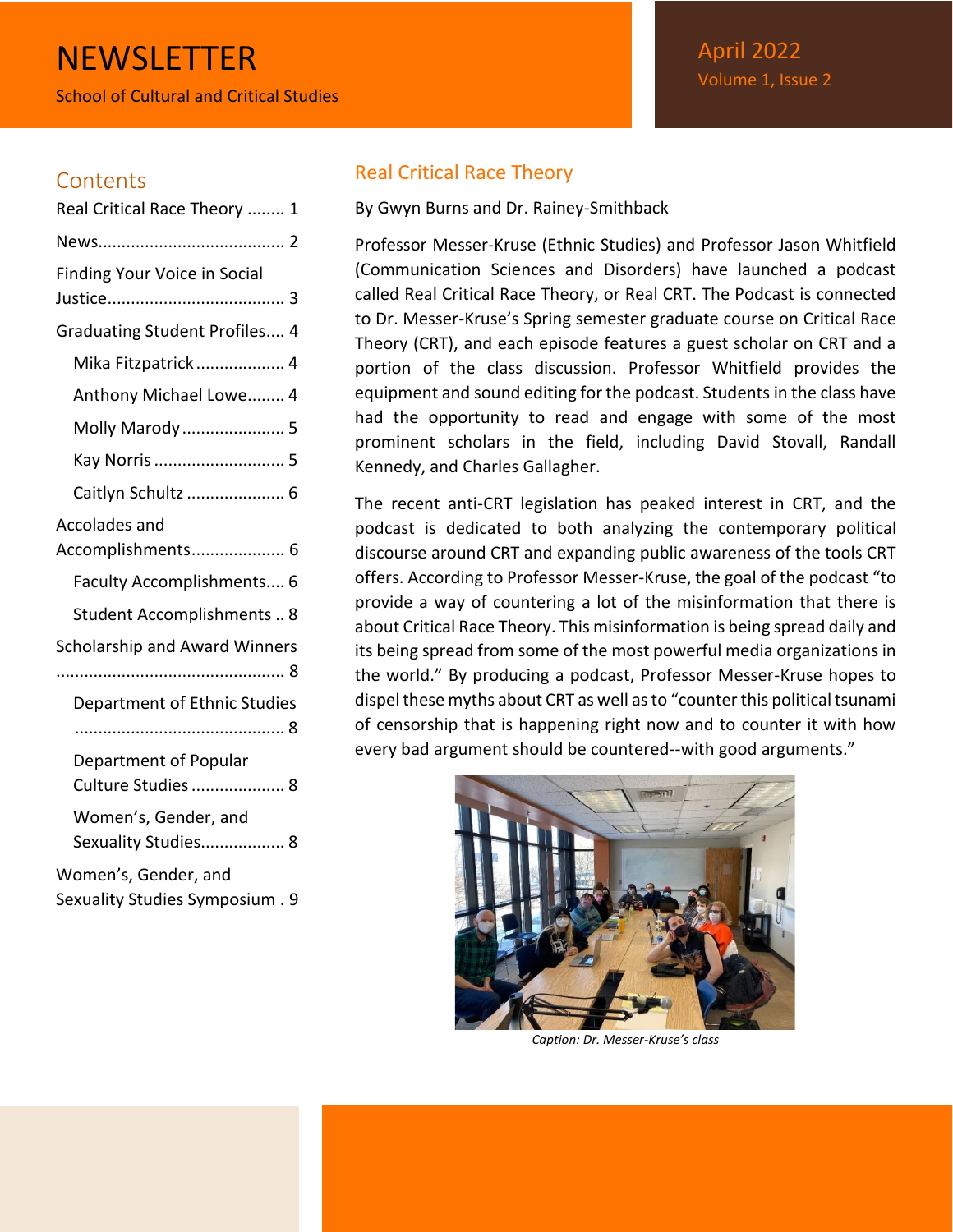When asked about why Critical Race Theory is important to learn about and think about, Dr. Messer-Kruse replied that "critical race theory is not actually a theory…it is actually a methodology, it's a way of approaching a question, it's a way of thinking through a question, it's a way of actually conceptualizing history and society and culture and government" (TMK). Critical race theory helps us identify and analyze omissions and injustices. The pushback against critical race theory makes it "difficult to do any meaningful lessons about race and racism because the lines are so blurry so no one knows when they cross them" (TMK).

Professor Whitfield echoed Professor Messer-Kruse's concerns about how CRT is portrayed in mainstream media. He notes that it is important to be "involved in a narrative discourse around what this thing actually is and what it's not. What utility it does offer analyzing systems of racial oppression?"

### <span id="page-1-0"></span>**News**

Popular Culture is pleased to announce that Mr. Peter 'Pete' Schwartz '92 and Mrs. Andrea Hyslop (Donors) are establishing the Peter Schwartz and Andrea Hyslop Scholarship to provide financial support to high-achieving undergraduate students who have declared a major in Popular Culture at Bowling Green State University. Pete received his Bachelor of Arts in Popular Culture from BGSU in 1992. Andrea holds an engineering degree from the University of Michigan. This \$300,000 generous gift will help so many undergraduates at BGSU!

Professors Whitfield and Messer-Kruse hope that the podcast offers some much-needed insight into the history of CRT and what value it continues to offer us today.

The 'Real CRT' podcast is released weekly on Spotify, Apple Podcasts, and wherever you listen to podcasts.

From Dr. Messer-Kruse:

I would like to announce the podcast my students and I have developed aimed at dispelling much of the misinformation about critical race theory. Our podcast is called Real CRT and is available on all the major podcast apps. We also have a webpage with more info and links to all the episodes and podcast services here: <https://blogs.bgsu.edu/realcrt/>

[https://open.spotify.com/show/4FjkpzDZu6bHZIbx](https://nam02.safelinks.protection.outlook.com/?url=https%3A%2F%2Fopen.spotify.com%2Fshow%2F4FjkpzDZu6bHZIbxfBSLAI&data=04%7C01%7Ctaurora%40bgsu.edu%7Cb7e90c021faf43a1f8aa08d9e2875f71%7Ccdcb729d51064d7cb75ba30c455d5b0a%7C1%7C0%7C637789893337013710%7CUnknown%7CTWFpbGZsb3d8eyJWIjoiMC4wLjAwMDAiLCJQIjoiV2luMzIiLCJBTiI6Ik1haWwiLCJXVCI6Mn0%3D%7C3000&sdata=%2FLRrYXlnfG8tsGI12%2B5EnFAUMHZ5d6rObD4Vxk163V4%3D&reserved=0) [fBSLAI](https://nam02.safelinks.protection.outlook.com/?url=https%3A%2F%2Fopen.spotify.com%2Fshow%2F4FjkpzDZu6bHZIbxfBSLAI&data=04%7C01%7Ctaurora%40bgsu.edu%7Cb7e90c021faf43a1f8aa08d9e2875f71%7Ccdcb729d51064d7cb75ba30c455d5b0a%7C1%7C0%7C637789893337013710%7CUnknown%7CTWFpbGZsb3d8eyJWIjoiMC4wLjAwMDAiLCJQIjoiV2luMzIiLCJBTiI6Ik1haWwiLCJXVCI6Mn0%3D%7C3000&sdata=%2FLRrYXlnfG8tsGI12%2B5EnFAUMHZ5d6rObD4Vxk163V4%3D&reserved=0)

| Thank |  |
|-------|--|
|       |  |
| You!  |  |
|       |  |
|       |  |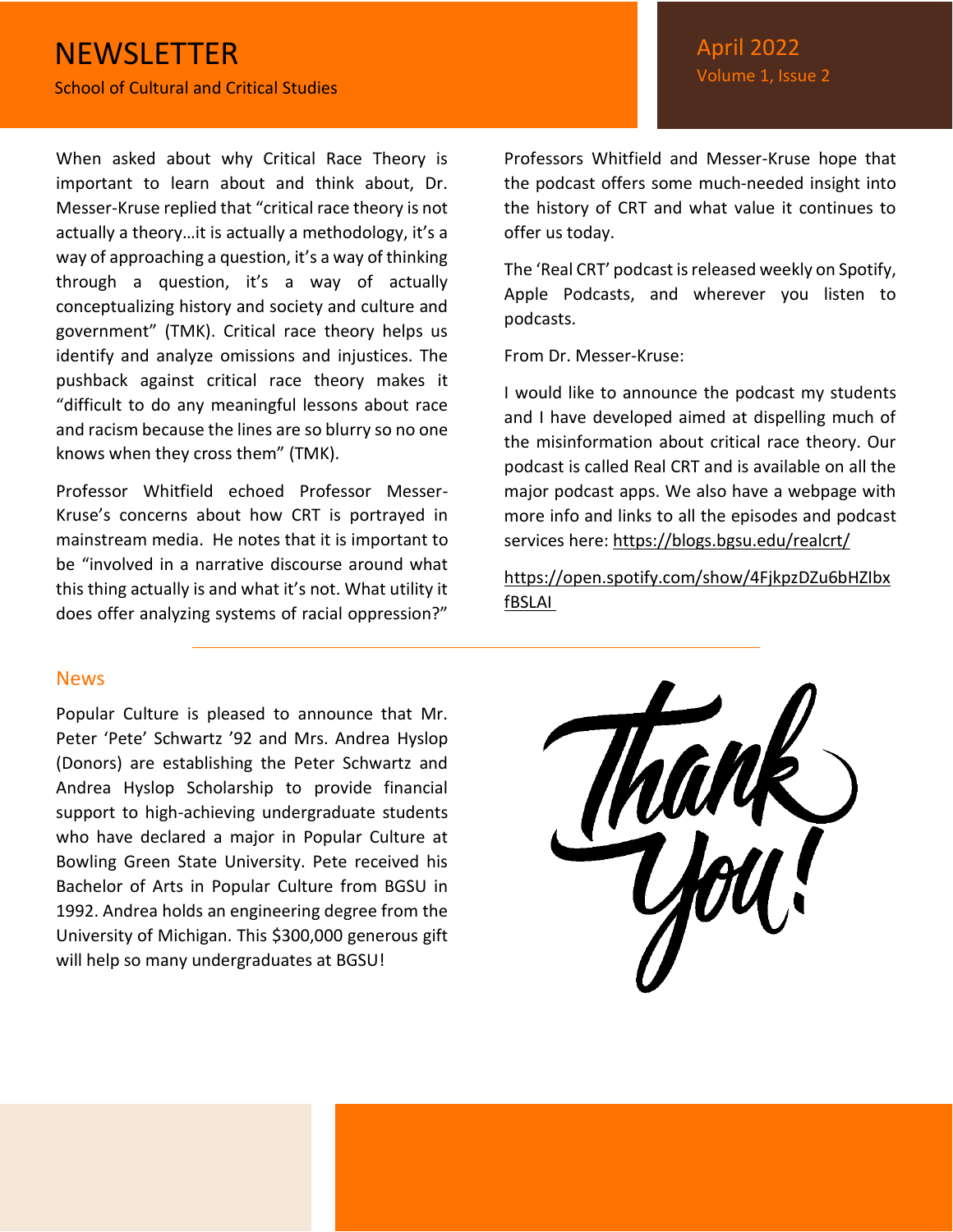#### <span id="page-2-0"></span>Finding Your Voice in Social Justice

#### By Aurora Taylor

This past year, Finding Your Voice in Social Justice created a guide for professors and staff that addresses neurodiversity from the perspective of neurodiverse students and community members. The guide seeks to address gaps in knowledge and common misconceptions about neurodiversity in the classroom setting and beyond.

Although professors and staff try their best to help neurodiverse students, much of the research on neurodiversity, especially on autism, is only conducted on white children aged 12 and under who were assigned male at birth. Marginalized groups, such as people of color, queer and transgender people, and people assigned female at birth, are often left out of the conversation, leading to discrimination, a lack of necessary accommodations and support, and higher incidences of mental health issues.

BGSU students Bug Shoemaker, Cassandra Tenorio, and Gimmick Wilder, who led the project, researched neurodiversity using a variety of methods to create their guide. In addition to traditional research, they interviewed students and community members, conducted online polls, and found inspiration from their own lives to make sure they were centering the experiences of neurodiverse people. "We created this guide as a place for neurodiverse voices to speak freely and to raise awareness in professors and staff," Bug told me.

Many neurodiverse people find themselves spoken over by neurotypical researchers and organizations,

who often seek to "cure" neurodiversity instead of respecting the rights of neurodiverse individuals. Neurodiverse individuals are often forced to "mask," which means to "act neurotypical," in order to navigate a society that is generally biased against them. When added to the lack of knowledge about neurodiversity, it becomes very difficult for neurodiverse students to seek and find the help they need.

Bug, Cassandra, and Gimmick said that "the misinformation of neurodiversity on campus is apparent," but they made sure to clarify that "the neurodiverse community is strong and will voice their lived experiences if given the chance." The guide from the Finding Your Voice in Social Justice learning community is a starting place for BGSU's educators to "learn to collaborate with and accept neurodiverse individuals," the students added. They urge others to ask if what they know about neurodiversity has been presented by neurotypicals who may not understand the experience of neurodiverse people. A good place to start, they suggest, is the Autism Self Advocacy Network, which includes neurodiverse-led research.

Finding Your Voice in Social Justice is the nonresidential Learning Community affiliated with the School of Cultural and Critical Studies. Through coursework offered by CCS, students learn about issues of racism, the patriarchy, classicism, xenophobia, and other forms of discrimination and engage in practical opportunities to build their skills in social justice and community activism. For more information, please contact yourvoice@bgsu.edu.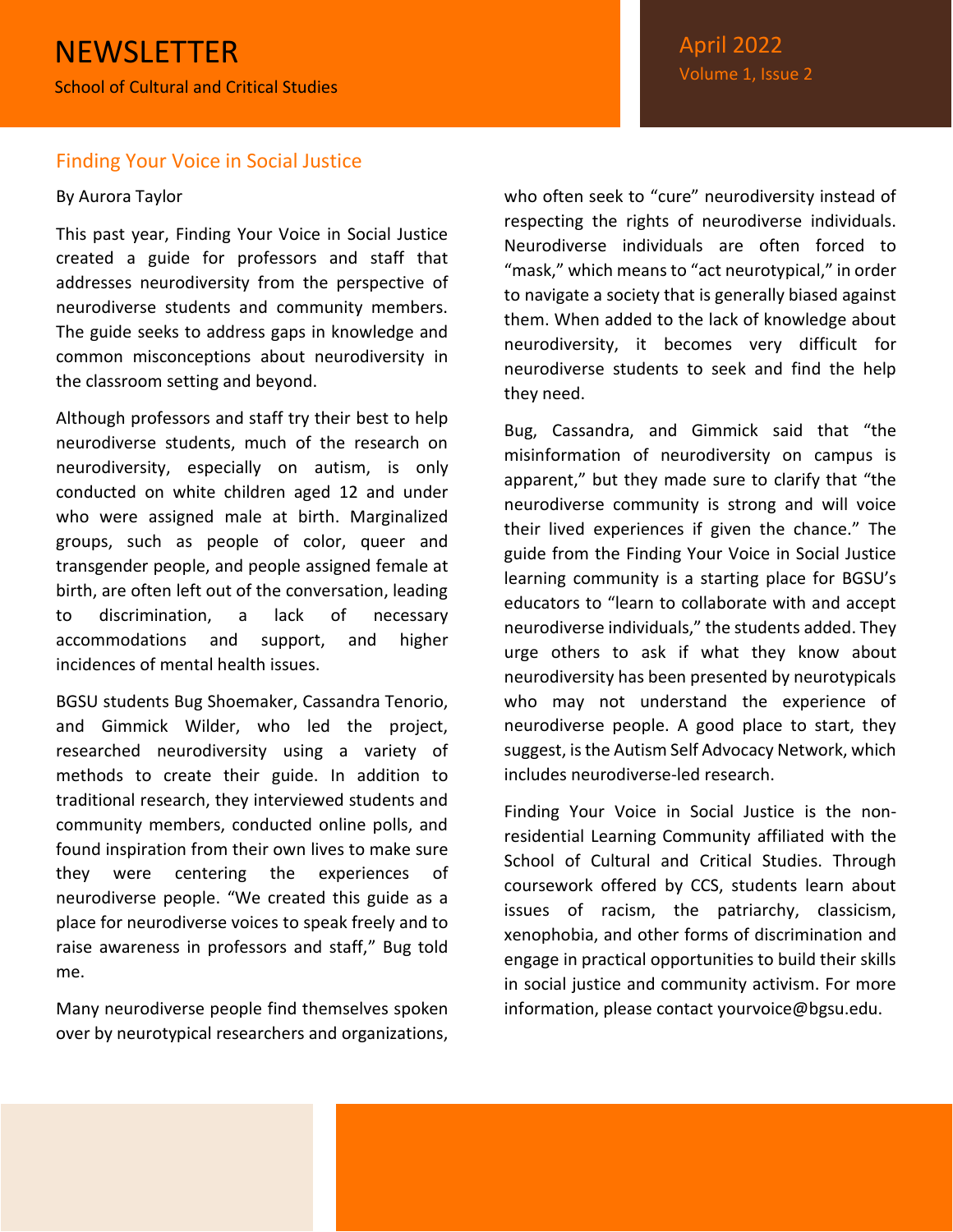April 2022 Volume 1, Issue 2

# <span id="page-3-0"></span>Graduating Student Profiles

Meet our graduating seniors in the School of Cultural and Critical Studies



#### <span id="page-3-1"></span>Mika Fitzpatrick

#### **What is your favorite BGSU memory?**

My favorite memory at BGSU has to be being a part of the McNair Scholars program. It was a really great opportunity to do research and to learn about grad school.

#### **What was your favorite class for your major?**

Two of my favorite courses I have taken for my major are ETHN 4500: History of American Racism and WS 3010: Women, Art, & Culture.

#### **Who is your favorite professor?**

Dr. Jessica Birch and Dr. Thomas Edge are my favorite professors/mentors!

#### **What are you planning to do after graduation?**

I am taking a gap year and then applying to grad school!



#### <span id="page-3-2"></span>Anthony Michael Lowe

#### **What is your favorite BGSU memory?**

The day I changed my major to ACS was a great turning point for me.

#### **What was your favorite class for your major?**

I enjoyed the foundational philosophy readings and analysis in Professor Rob Sloane's class.

#### **Who is your favorite professor?**

I learn well with Dr. Benjamin Greene in the History department.

#### **What are you planning to do after graduation?**

I will foster communication and provide process strategies that allow seemingly disparate groups to work together, or simply function at their best.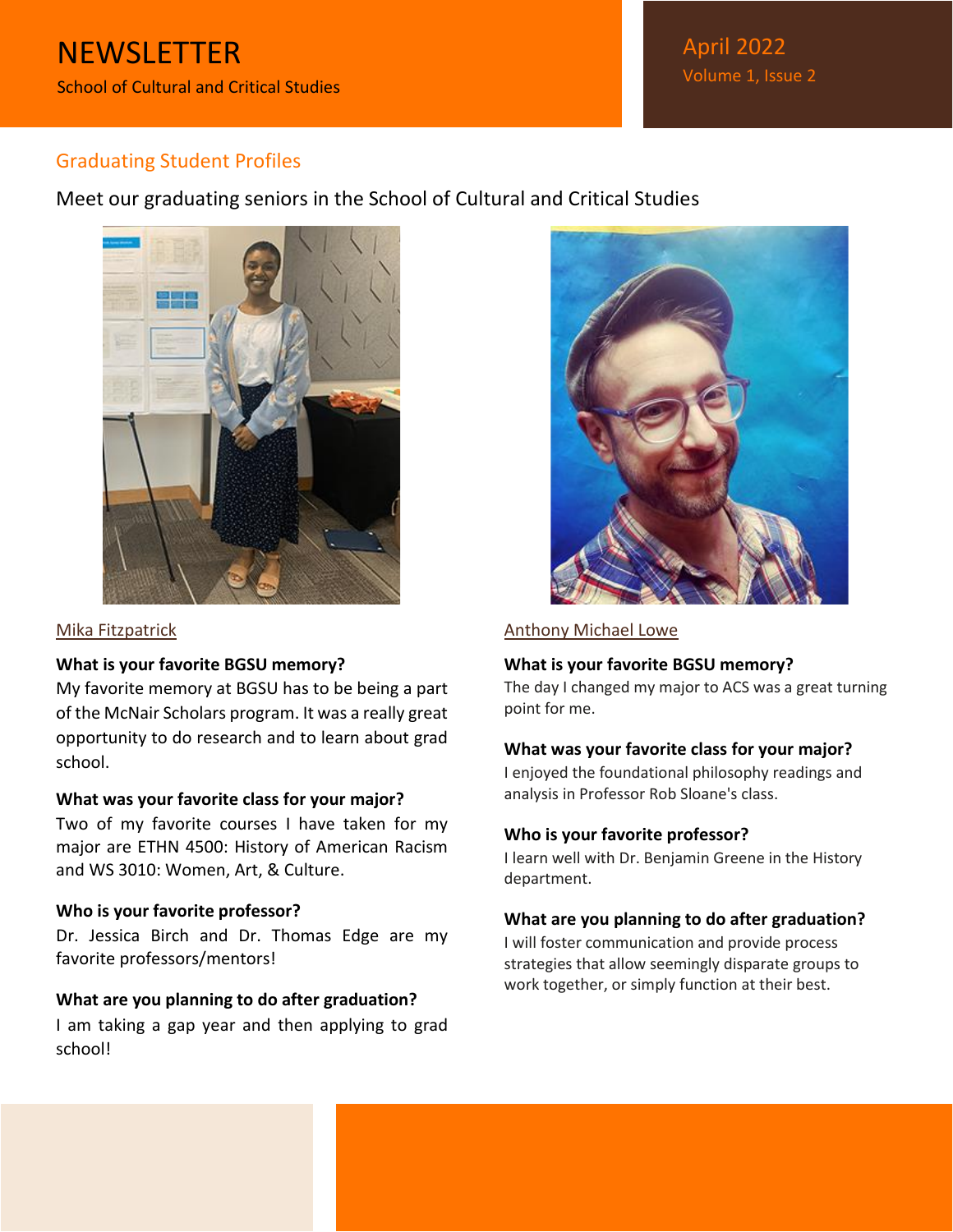# **NEWSLETTER** School of Cultural and Critical Studies



#### <span id="page-4-0"></span>Molly Marody

#### **What is your favorite BGSU memory?**

My favorite BGSU memory is all the time I've spent with friends cooking, watching hockey games, trying new coffee shops, and exploring.

**What was your favorite class for your major?** My favorite class for my major was Feminist Theory

#### **Who is your favorite professor?**

My favorite professor is Julie Haught

#### **What are you planning to do after graduation?**

I am planning on finding ways to combine the knowledge I've gotten from my English and WGSS degrees to further explore literary activism and the combating the growing list of banned books in the United States.

April 2022 Volume 1, Issue 2



### <span id="page-4-1"></span>Kay Norris

#### **What is your favorite BGSU memory?**

Taking pictures in the football stadium with my best friends at sunset

**What was your favorite class for your major?** Topics in Sexuality Studies, Bisexuality and Culture

**Who is your favorite professor?** Jess Birch

### **What are you planning to do after graduation?**

Attending grad school here in the CSP [College Student Personnel] program! :)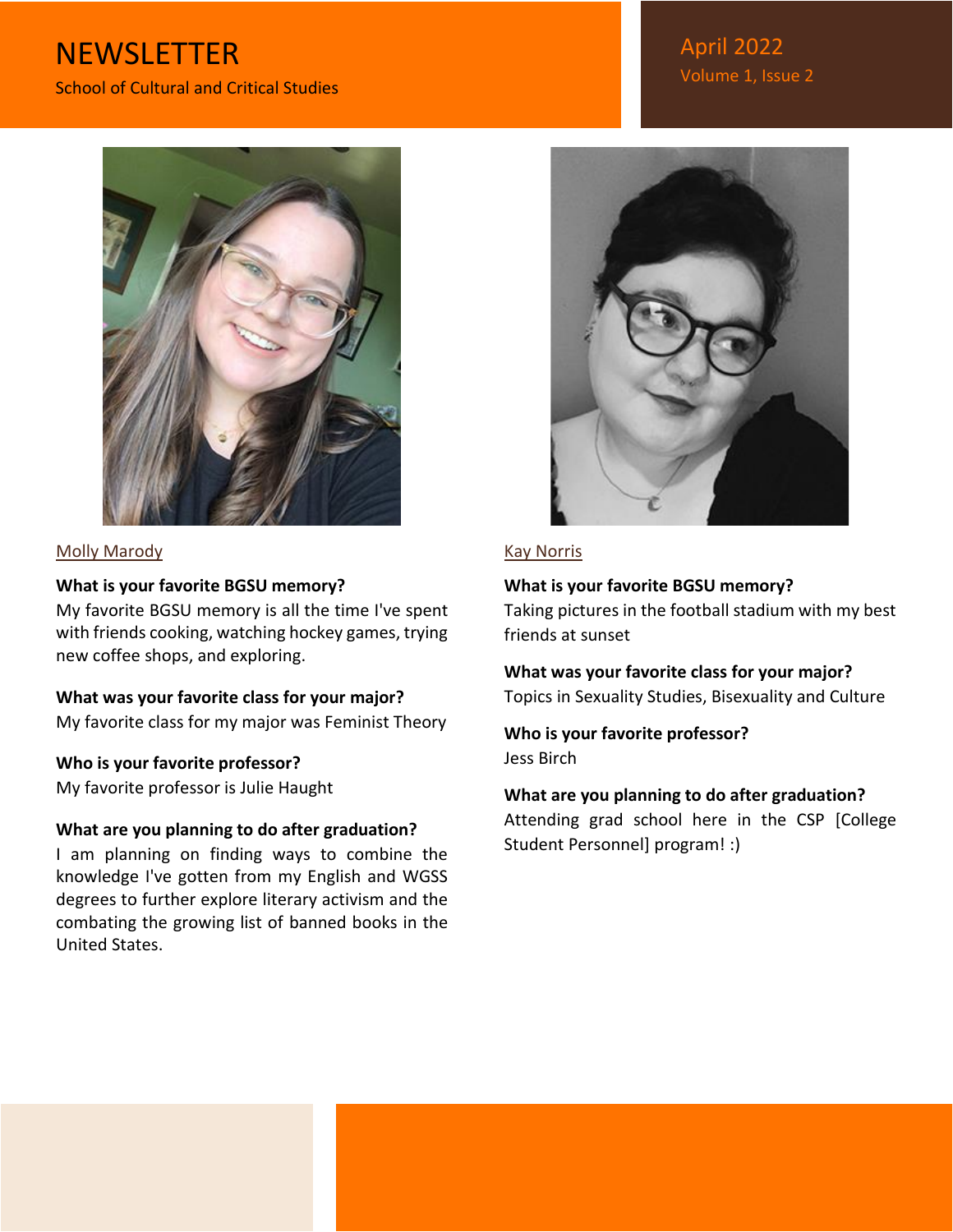# **NEWSLETTER** School of Cultural and Critical Studies



#### <span id="page-5-0"></span>Caitlyn Schultz

#### **What is your favorite BGSU memory?**

My favorite BGSU memory is from my freshman year when Founders Hall hosted an ice cream social. I reluctantly went with my roommate (the free ice cream was my motivation), but we ended up meeting a girl there who was waiting in line behind us. Flash forward to senior year, the three of us are still best friends. Always go for the free food, you might meet a lifelong friend!

#### **What was your favorite class for your major?**

My favorite course I took within my WGSS major was WS 4000, Marginalized Sexualities, with Dr. Rainey. I learned so much information in this class that I wouldn't have learned in any other course.

#### **Who is your favorite professor?**

My favorite professor at BGSU would have to be Dr. Rainey. Not only was the education Dr. Rainey provided to me top tier, but the support and guidance was as well. She has made a lasting impact on not only me as a student, but also as a person. I will forever be grateful for her support, guidance, and knowledge during my undergraduate career.

#### **What are you planning to do after graduation?**

After graduation I am planning to attend graduate school to obtain my Social Work Masters. After this degree is obtained, I plan to serve underserved communities in the form of mental health and substance abuse therapy and possibly sex therapy as well.

# <span id="page-5-1"></span>Accolades and Accomplishments

If you would like your achievements to be shared in our newsletter, please email ccs@bgsu.edu with the details!

### <span id="page-5-2"></span>Faculty Accomplishments

#### **Jeff Brown**

Popular Culture Faculty

Dr. Jeffrey Brown released 2 new books: *Love, Sex, Gender, and Superheroes* and *Panthers, Hulks and Ironhearts: Marvel, Diversity, and the 21st Century*  Superhero, both with Routledge on February 22<sup>nd</sup>, 2022. At this double-book-launch event, Dr. Brown spoke about both books and responded to commentary from Dr. Ron Jackson (University of Cincinnati) and Dr. Sarah Rainey-Smithback (BGSU).



*Caption: The covers of Dr. Brown's new books*

# April 2022 Volume 1, Issue 2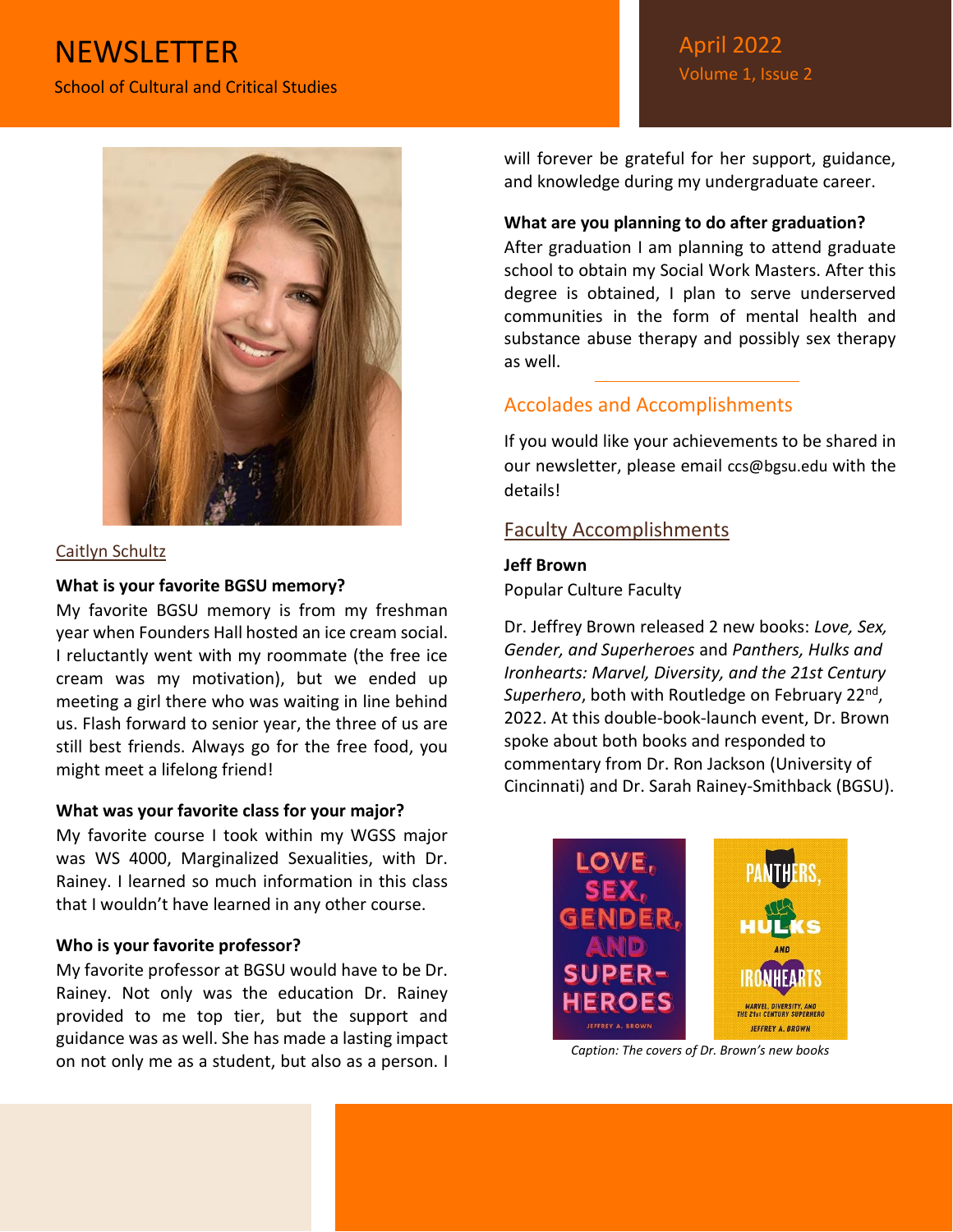#### **Angela Nelson**

Ethnic Studies Faculty; Director, School of Cultural and Critical Studies

The *Popular Culture Studies Journal* published my review of Jeffrey Brown's *Batman: Multiplicity of Identity: The Contemporary Comic Book Superhero as Cultural Nexus* in October 2021. By invitation, I participated in a virtual roundtable sponsored by the University of Southern California Annenberg School of Communication, the USC School of Religion, the USC Levan Institute for the Humanities, and the Popular Music Project of the Norman Lear Center on September 16, 2021. For the roundtable titled "Almost Heaven: Pop Music, Religion, and the Politics of Possibility," I presented a paper, "Shirley Caesar's Ministerial Activism after the Assassination of Martin Luther King." In response to Dr. King's assassination, Caesar did not "march and protest" but chose a style of activism suitable to her talents, gifts, and religious calling. I argue that Caesar's brand of activism was spiritual, therefore, a "ministerial activism" involving singing and preaching.

Also, I presented two papers about the Black woman actor Esther Rolle, known for her portrayal as the wife and mother Florida Evans in the 1970s Blackoriented television situation comedy, *Good Times* (CBS, 1974-1979). I was an invited speaker for the Bowling Green State University Day of Dialogue (sponsored by the Division of Diversity and Belonging) on September 10, 2021. My paper was "The Heresy of Black Feminist Creativity: Esther Rolle and Black Belonging in '70s Television." I presented "Esther Rolle as Black Feminist Creative and Her Criticism of *Good Times*" for the Mid-Atlantic Popular and American Culture Association

Conference in November 2021. Both papers are part of a larger project interpreting *Good Times* as a television milestone and Esther Rolle as a Black feminist artistic-activist.

#### **Jeremy Wallach**

Popular Culture Studies Faculty

Jeremy Wallach is pleased to report that his chapter in the *Bloomsbury Handbook for Rock Music Research* (2020) was singled out for praise by Simon Frith in a review of the total work published in the *Popular Music* journal. Frith writes, "Wallach's essay is a well-organised survey of the history of rock music in the Global South…What makes Wallach's essay a must read, however, is not its survey of a fascinating field of ethnomusicology but his use of this material to critique rock studies orthodoxy" in a three-paragraph discussion of the chapter (out of a twelve-paragraph review).

#### **Esther Clinton and Jeremy Wallach**

Esther Clinton and Jeremy Wallach announce the publication of "Facing the Musical Other: Alfred Schutz, Emmanuel Levinas, and the Ethnography of Musical Experience" in *The Oxford Handbook of the Phenomenology of Music Cultures* (Harris M. Berger, Friedlind Riedel, and David VanderHamm, eds., Oxford University Press). The essay attempts to synthesize the social phenomenology of Alfred Schutz with the ethical philosophy of Emmanuel Levinas as a way forward for ethnographic research. It constitutes their most intellectually ambitious effort to date and they are eager to receive feedback on the essay from the scholarly community.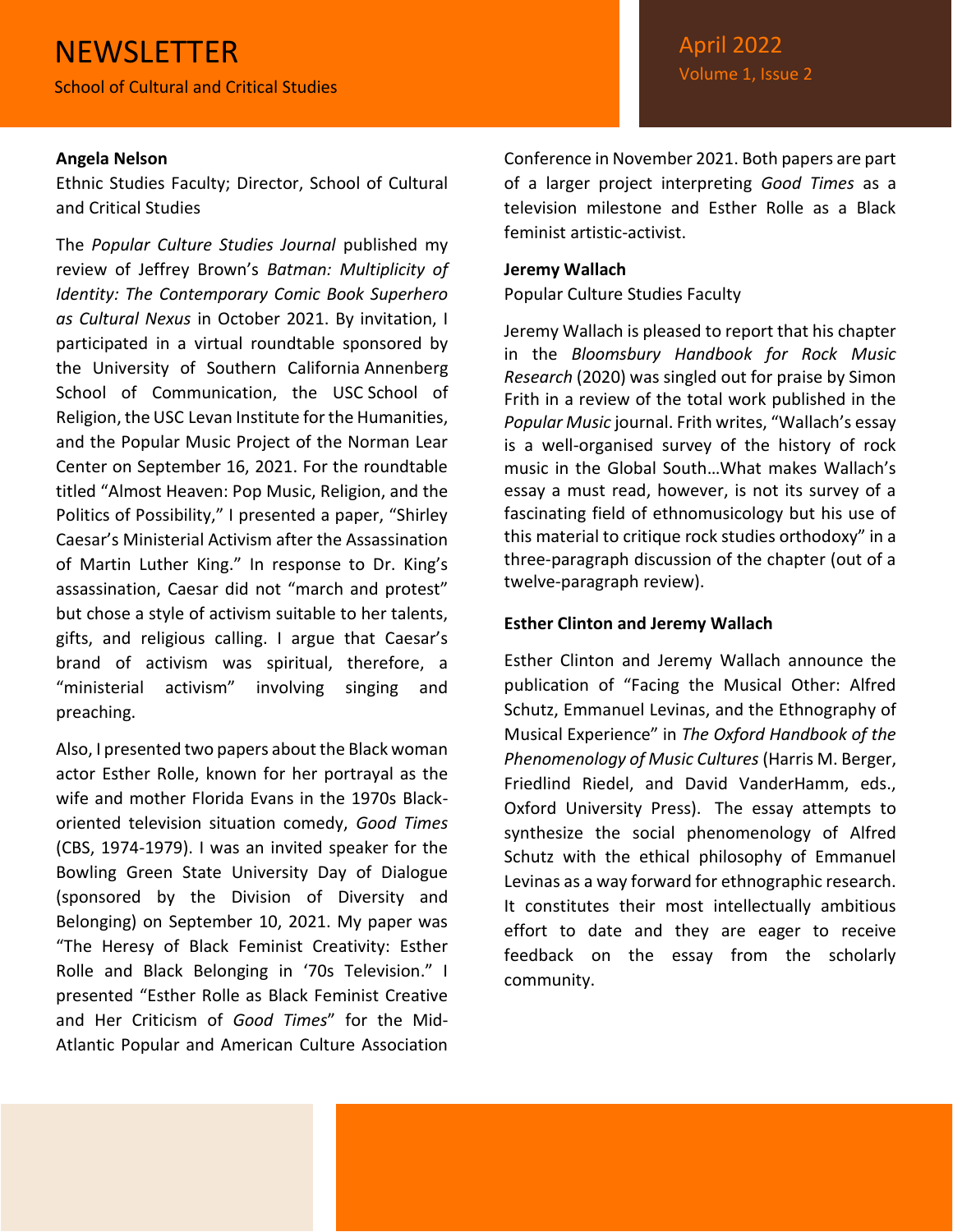# <span id="page-7-0"></span>Student Accomplishments

#### **Emma Calow**

American Culture Studies, PhD Candidate

Emma, who is in her  $3<sup>rd</sup>$  year of the PhD program, published two articles in 2021. Her article, "'Well, what was the message *you* got?': the discursive power of Naomi Osaka and her peaceful protest at the 2020 U.S. Open," was published in the *European Journal for Sport and Society*, and her cowritten article, "Female Testosterone: Contested Terrain," was published in *Kinesiology Review*.

#### **Judy Clemens-Smucker**

American Culture Studies, PhD Student

Judy, who is in her  $2<sup>nd</sup>$  year of the PhD program, published her article, "*Star Trek: Voyager* – The Monstrousness of Humans in 'Scorpion, Parts 1 & 2,'" in *Interdisciplinary Literary Studies: A Journal of Criticism and Theory.* 

#### **Dylan Miller**

American Culture Studies, PhD Student

Dylan, who is in her  $2^{nd}$  year of the PhD program, published "YouTube Family Channels: The New Frontier of Child Labor" in *The Projector: A Journal of Film, Media, and Culture* this winter and has an essay, "The Unkillable Idea of Benny Russell: Afrofuturist Temporalities and 'Far Beyond the Stars,'" in the upcoming book *To Boldly Stay: Essays on* Star Trek: Deep Space Nine.

# <span id="page-7-1"></span>Scholarship and Award Winners

#### <span id="page-7-2"></span>Department of Ethnic Studies

**Dr. Robert Perry Scholarships** Surah Marks-Trammell (\$400) Bug Shoemaker (\$350) Uzochi Nwauwa (\$250) Lindsey Hoyer (\$200)

# <span id="page-7-3"></span>Department of Popular Culture Studies

**Ray & Pat Browne Scholarship in Popular Culture** Lily Fritsch

**Peter Schwartz and Andrea Hyslop Scholarship** Sarah Piwko

**Stoddard & O'Neill Undergraduate Popular Culture Scholarship** Sarah Piwko

<span id="page-7-4"></span>Women's, Gender, and Sexuality Studies

**WGSS Symposium Undergraduate Creative Project Award** 1 st Place: Renae Kapelka (\$270) 2<sup>nd</sup> Place: Abigail Amundson (\$120) 3 rd Place: Helena Katakis (\$95)

**Undergraduate Research Project Award** 1 st Place: Libby Farren (\$270)

2<sup>nd</sup> Place: Erika Ernst (\$120) 3<sup>rd</sup> Place: Olivia Rutherford (\$95)

**People's Choice Public Scholarship Undergraduate Award**

Mallory Tinnirello (\$320)